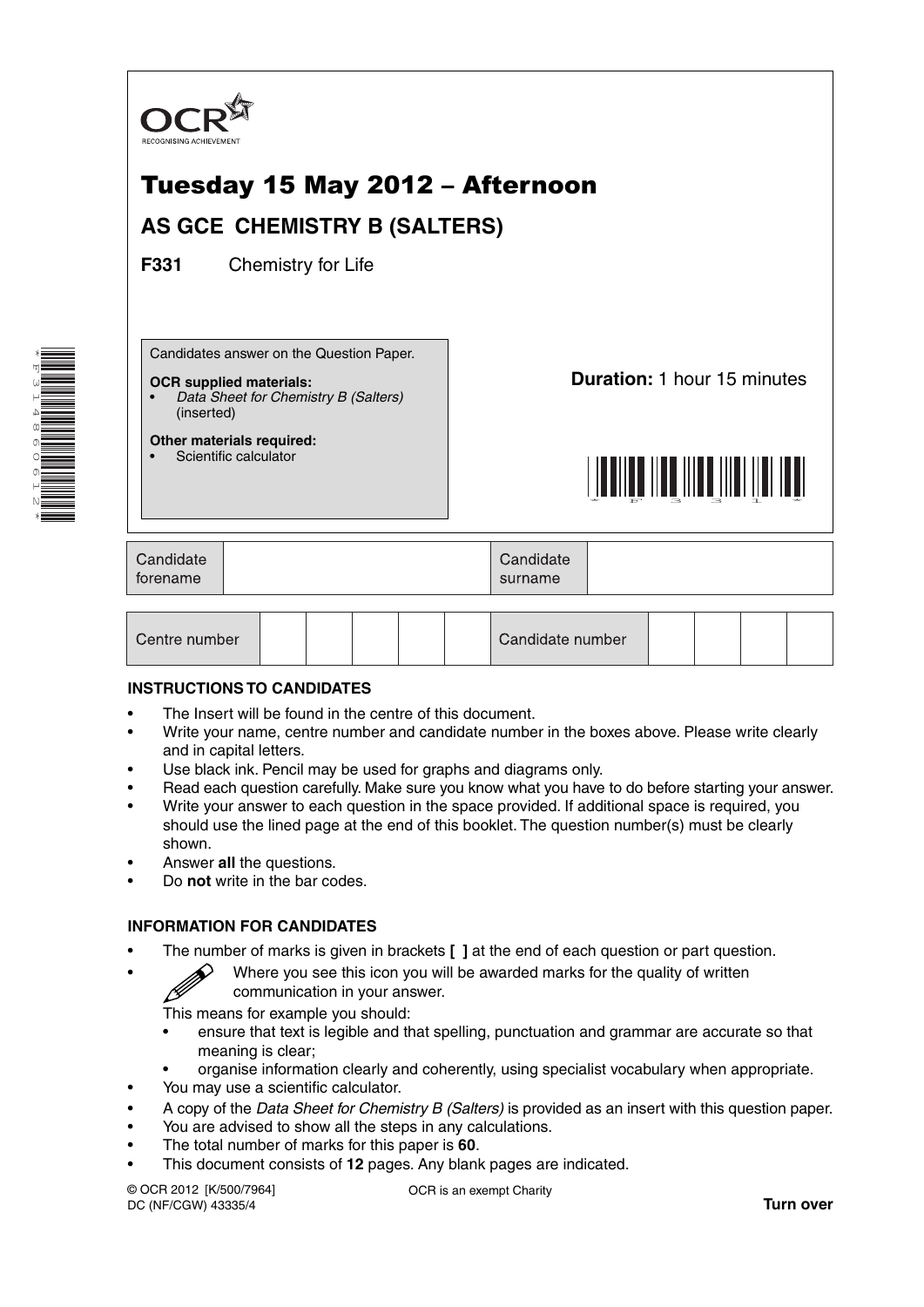## Answer **all** the questions.

- **1** Medical imaging techniques use radiotracers to provide three-dimensional images of soft tissue during whole-body scans.
	- **(a)** One radiotracer, FDG, is a modified glucose molecule. An FDG molecule contains an 18F atom.
		- **(i)** When atoms of 18F undergo radioactive decay, gamma radiation is emitted.

Tick **three** of the statements in the table below that describe the properties of gamma radiation.

Place your ticks  $(\checkmark)$  in the boxes next to the correct statements.

| stopped by paper              |  |
|-------------------------------|--|
| charged particles             |  |
| highly penetrating            |  |
| deflected by magnetic fields  |  |
| electromagnetic radiation     |  |
| unaffected by electric fields |  |
|                               |  |

**(ii)** The half-life of the <sup>18</sup>F isotope is around 100 minutes.

Explain the term *half-life*.

Suggest why an isotope with a half-life much longer or much shorter than 100 minutes would be **unsuitable** for use as a radiotracer.

**[3]**

 ........................................................................................................................................... ........................................................................................................................................... ........................................................................................................................................... ........................................................................................................................................... ........................................................................................................................................... ........................................................................................................................................... ..................................................................................................................................... **[3]**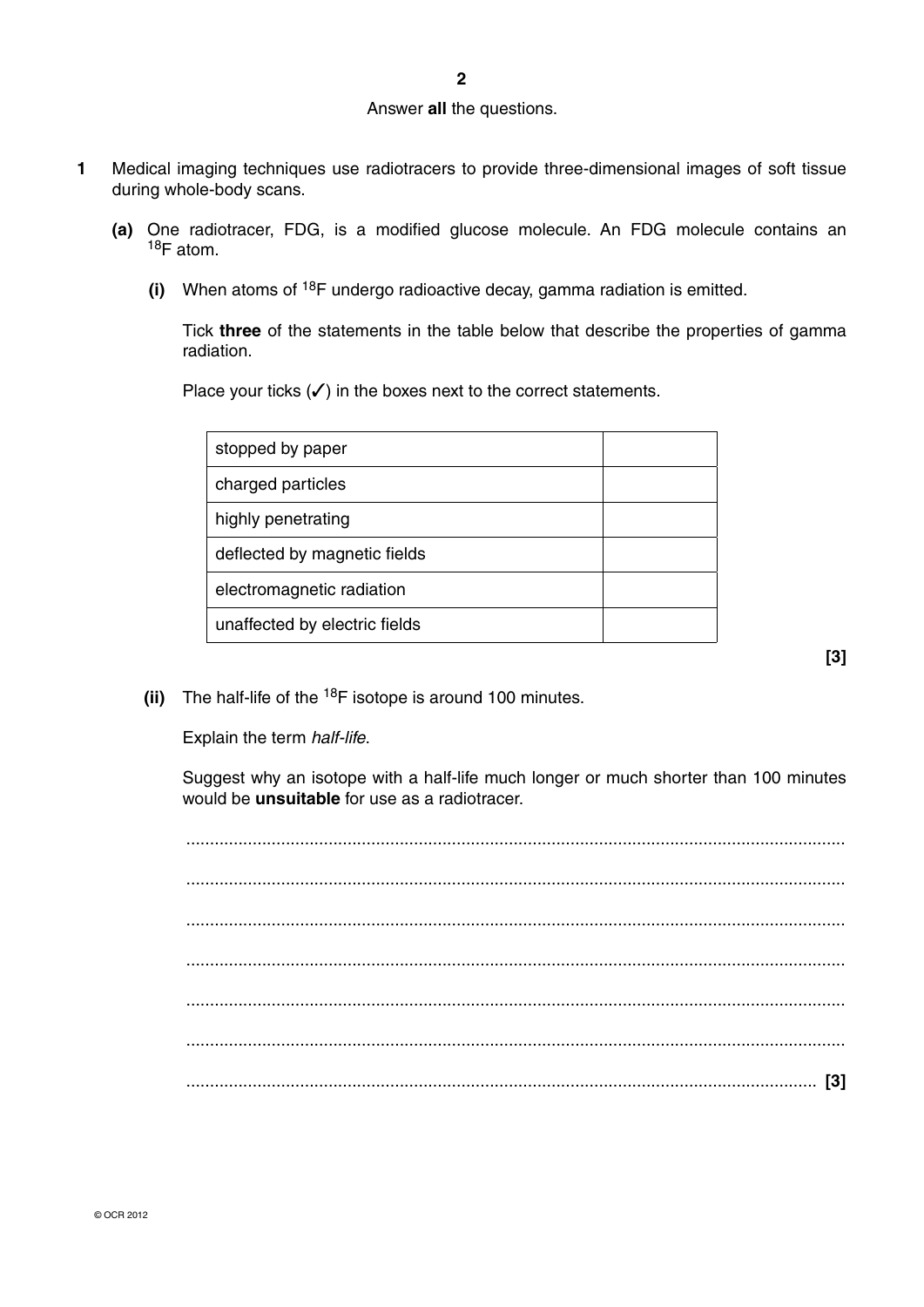(b) The molecular formula of FDG is  $C_6H_{11}^{18}FO_5$ . Traces of FDG in a patient's urine can be detected by mass spectrometry for several hours after a scan.

The mass spectrum of FDG shows several peaks.

There is a peak in the mass spectrum of FDG at  $m/z$  181.  $(i)$ 

Explain why you would expect to see a peak at this value. Include a calculation in your answer.

 $(ii)$ What has happened to FDG to produce other peaks at lower  $m/z$  values in the mass spectrum?

- (c) Other fluorine-containing compounds are also used in health-related applications. For example, sodium fluoride is present in some toothpastes.
	- Draw a 'dot-and-cross' diagram to show the ionic bonding in sodium fluoride.  $(i)$

Show outer electron shells only.

(ii) Sulfur hexafluoride is used in some types of eye surgery.

Use the electron pair repulsion principle to predict and explain the shape of the sulfur hexafluoride,  $SF_{6}$ , molecule and suggest the F-S-F bond angle.

[Total: 15]

**Turn over**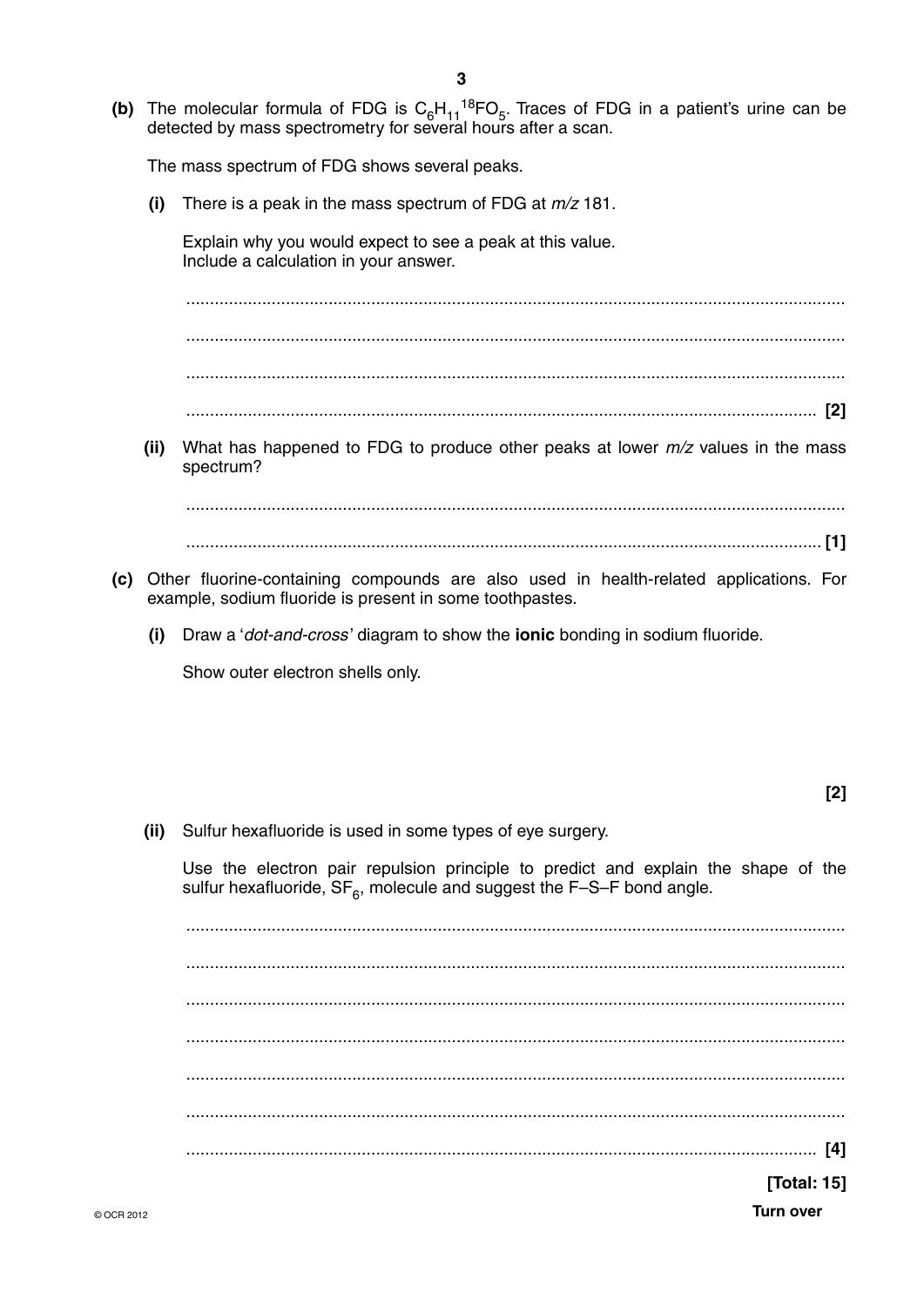**2** Unusual household lighting systems such as 'lava lamps' have become popular in recent years. These lamps contain two immiscible liquids of slightly differing densities. When switched on, the heat of the bulb causes one of the liquids to rise up and then fall in a bubble through the other liquid.

**4**

 **(a)** The immiscible liquids in one type of lava lamp are organic compound **X** and brine (sodium chloride solution). A structure of compound **X** is shown below.



Use this information to calculate the empirical formula of ethylene glycol.

empirical formula = ......................................................... **[2]**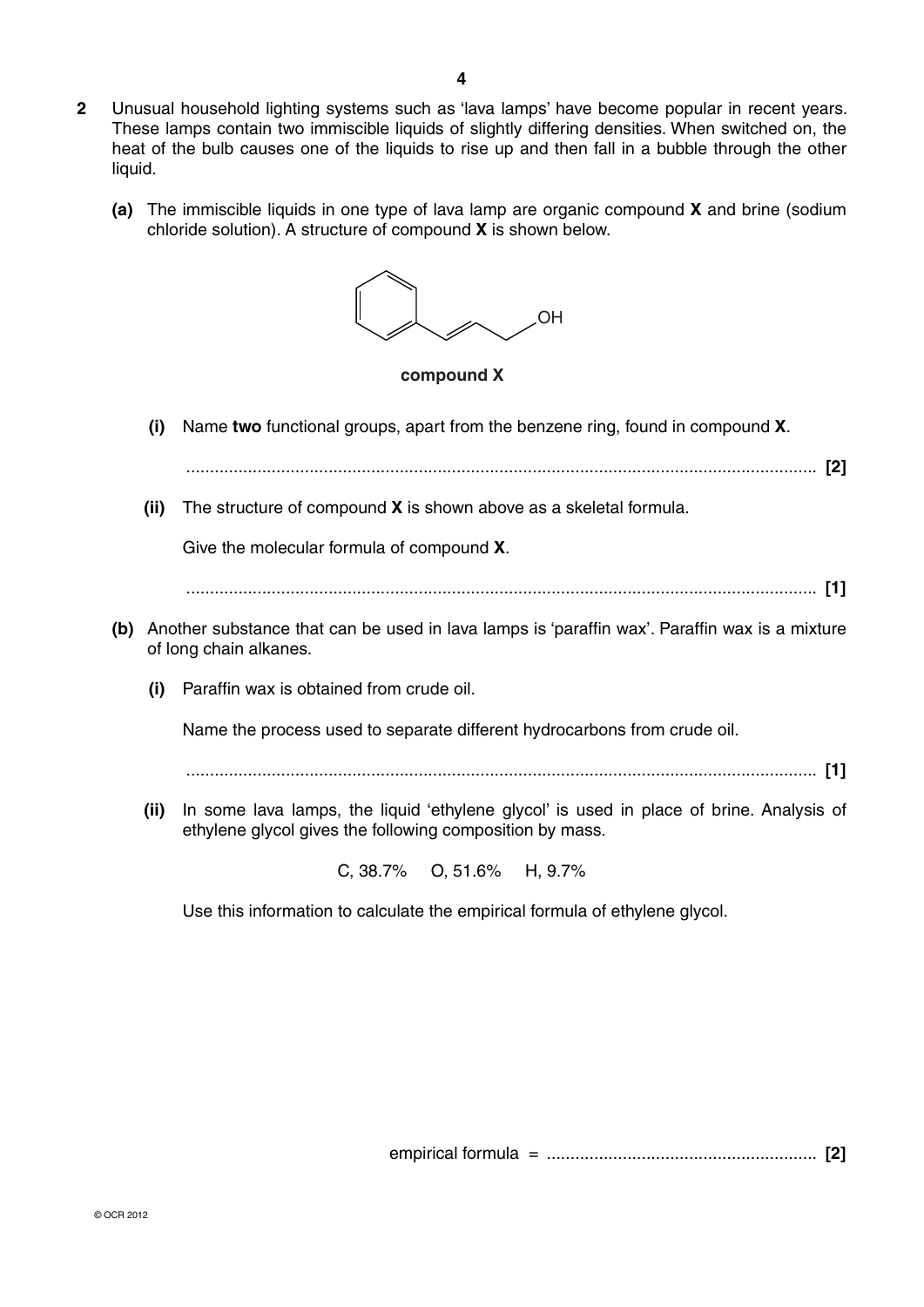**(iii)** Why is the empirical formula of a compound not necessarily the same as its molecular formula?

 ........................................................................................................................................... ...........................................................................................................................................

- ..................................................................................................................................... **[1]**
- **(iv)** When liquid ethylene glycol mixes completely with water there is a change in entropy.

Explain the term *entropy*.

 ........................................................................................................................................... ..................................................................................................................................... **[1]**

 **(c)** The physical properties of ethylene glycol, sodium chloride and paraffin wax are important to the working of a lava lamp.

The physical properties of these substances are a result of their bonding and their structure type.

Complete the following table to show the relationship between the bonding and structure of these substances and a characteristic physical property of each one.

| substance       | type of bonding | structure type   | characteristic<br>physical property |
|-----------------|-----------------|------------------|-------------------------------------|
| ethylene glycol |                 |                  | low melting point                   |
| sodium chloride | ionic           |                  |                                     |
| paraffin wax    |                 | simple molecular | insoluble in water                  |

**[3]**

**[Total: 11]**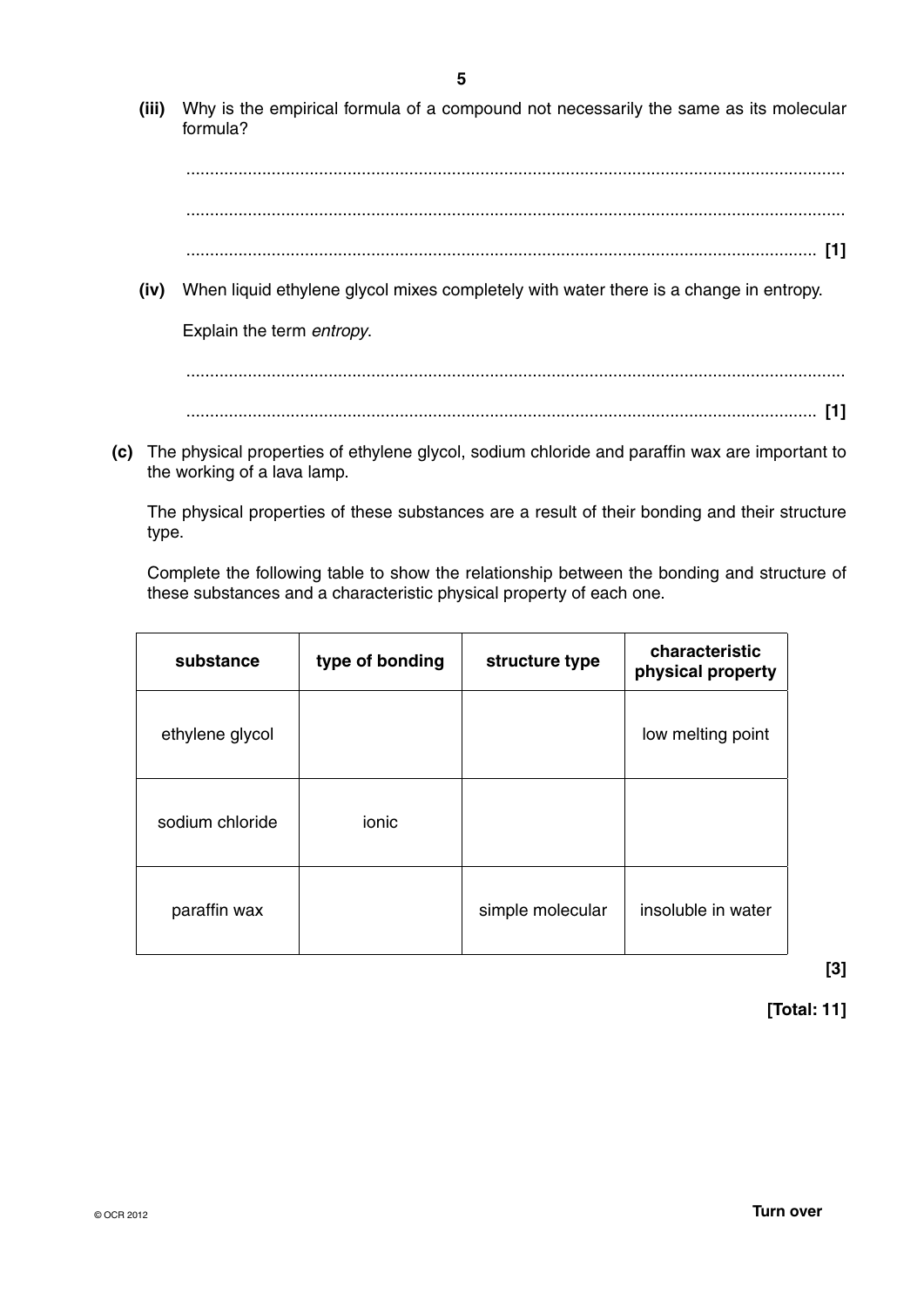- **3** 'Avgas' is a high octane aviation fuel used in many aircraft.
	- **(a)** Explain the meaning of 'high octane' in terms of the behaviour of fuels.

 ................................................................................................................................................... ................................................................................................................................................... ............................................................................................................................................. **[1]**

- **(b)** An essential component of Avgas is a product of oil refining called 'alkylate'. Alkylate consists mainly of 'isopentane' and 'isooctane'.
	- **(i)** The systematic name for isopentane is methylbutane.

Draw the **full** structural formula of methylbutane.

 $\left(i\right)$   $C_8H_{18}$  has many structural isomers, one of which is octane.

Explain the term *structural isomer* and draw **skeletal** formulae in the boxes for **two** other structural isomers of  $C_8H_{18}$ .

Structural isomer ...............................................................................................................

...........................................................................................................................................





**[3]**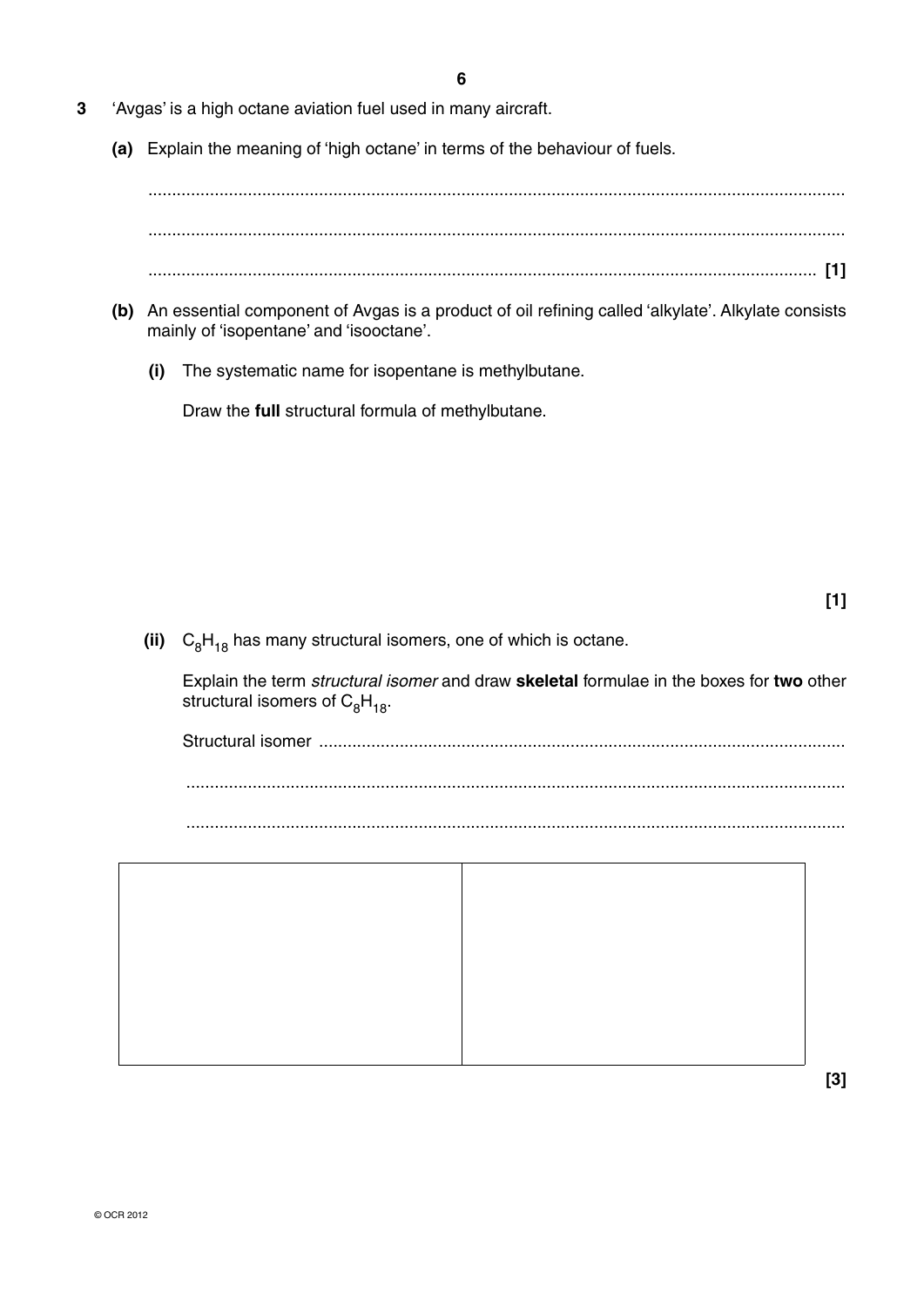- (c) One advantage of alkylate is that it is a 'clean burning' fuel.
	- (i) Write an equation for the complete combustion of isopentane,  $C_5H_{12}$ .

- $[1]$
- The enthalpy change for the combustion of isopentane, in common with any combustion  $(ii)$ process, has a negative value.

Explain, in terms of bond making and breaking processes, why some enthalpy changes have a negative value.

(iii) Suggest what is meant by clean burning in the context of a fuel. (iv) Another clean burning fuel is hydrogen. Suggest one benefit and one problem associated with the use of hydrogen as a fuel.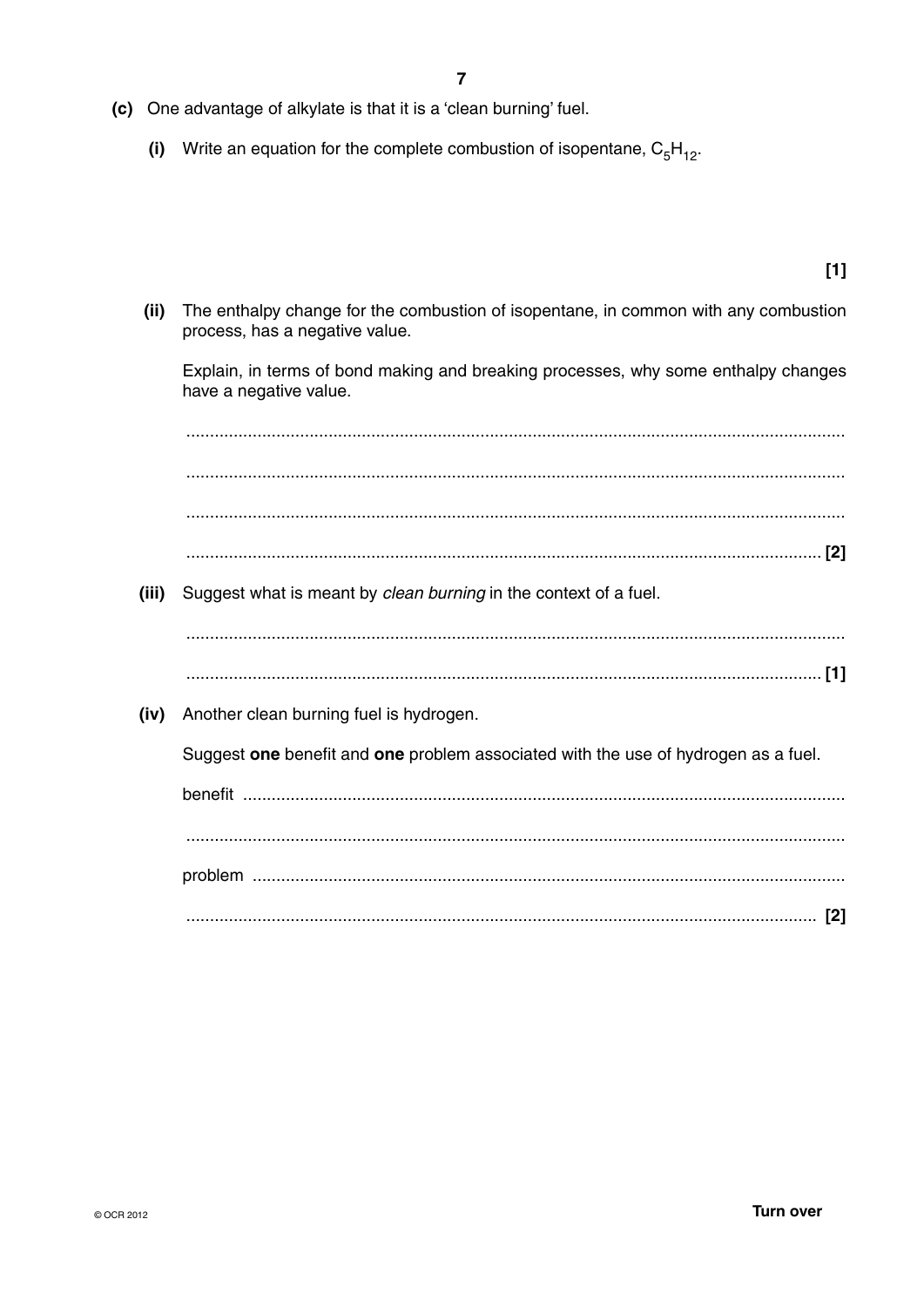Calculate the volume of **air** in **dm3** required for the complete combustion of 60 cm3 of gaseous isooctane under the temperature and pressure conditions operating in an aircraft engine cylinder.

Assume air is 21% by volume oxygen gas.

volume of air = ................................................. dm3 **[3]**

- **(e)** In an oil refinery, the production of hydrocarbon fuels requires the use of heterogeneous catalysts.
	- **(i)** Explain the term *catalyst*.

 ........................................................................................................................................... ..................................................................................................................................... **[1]**

 **(ii)** In heterogeneous catalysis there are four essential stages. One example is the reaction of ethene with hydrogen. This reaction is shown below with the stages represented by diagrams **A**, **B**, **C** and **D**.

The diagrams are **not** in the correct order.

Using the letters, place the stages shown in the diagrams in the correct order.

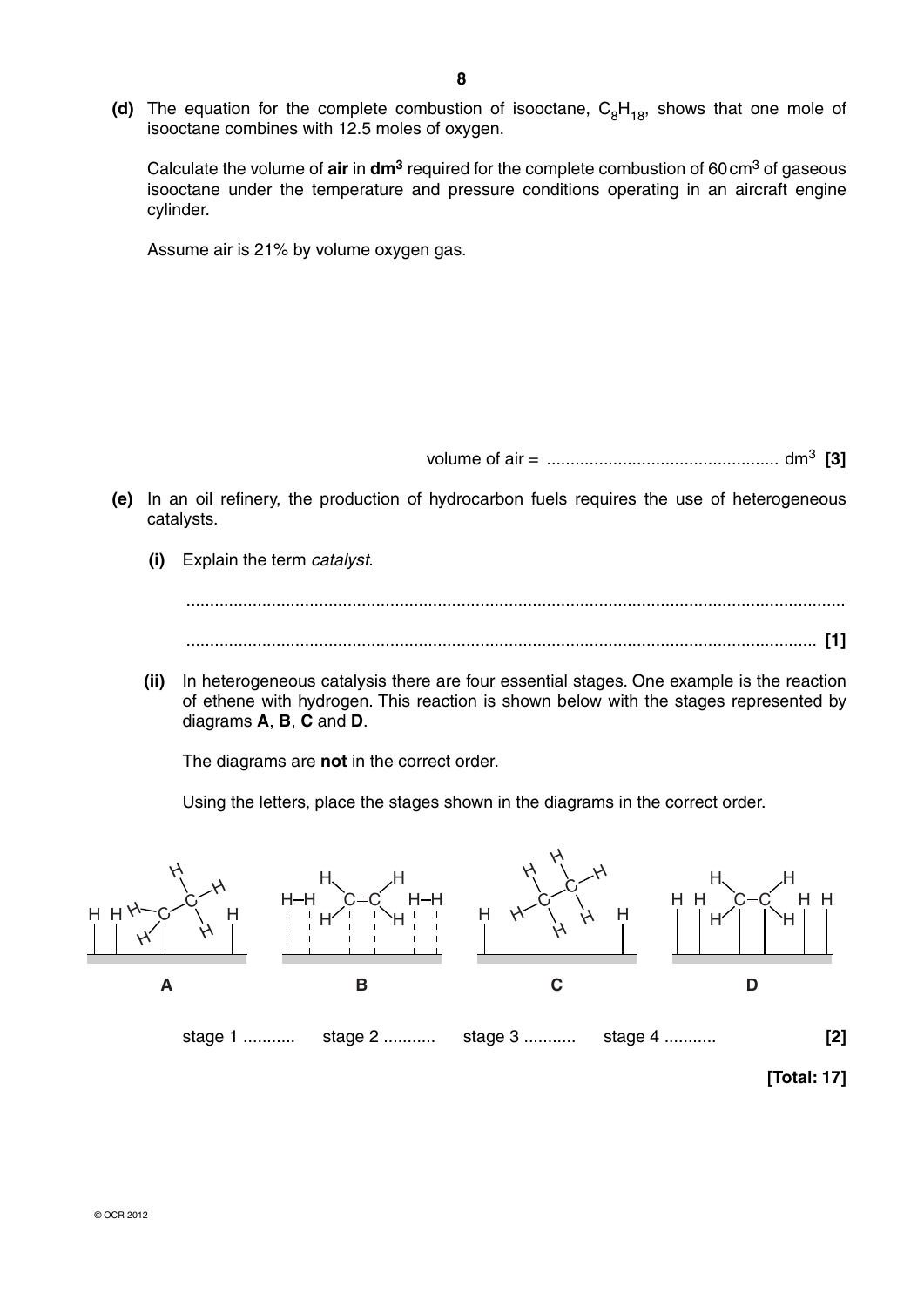- $\overline{\mathbf{4}}$ In 1875, a French chemist noticed two lines in the atomic emission spectrum of a sample of zinc ore. These lines did not match the known spectrum of zinc. They were lines from an undiscovered element, later named as gallium, Ga.
	- (a) Explain how the lines in an atomic emission spectrum are formed and why the frequencies of these lines are unique for a given element.

|     | In your answer, you should use appropriate technical terms, spelled correctly.                                                                                                                                                                                                                            |
|-----|-----------------------------------------------------------------------------------------------------------------------------------------------------------------------------------------------------------------------------------------------------------------------------------------------------------|
|     |                                                                                                                                                                                                                                                                                                           |
|     |                                                                                                                                                                                                                                                                                                           |
|     |                                                                                                                                                                                                                                                                                                           |
|     |                                                                                                                                                                                                                                                                                                           |
|     |                                                                                                                                                                                                                                                                                                           |
|     |                                                                                                                                                                                                                                                                                                           |
|     |                                                                                                                                                                                                                                                                                                           |
| (b) | The French chemist was aware of Mendeleev's prediction that there were elements still to be                                                                                                                                                                                                               |
|     |                                                                                                                                                                                                                                                                                                           |
|     | discovered.                                                                                                                                                                                                                                                                                               |
|     | gallium?                                                                                                                                                                                                                                                                                                  |
|     |                                                                                                                                                                                                                                                                                                           |
| (c) | is used in the semi-conductor industry.                                                                                                                                                                                                                                                                   |
| (i) | gallium arsenide. Include state symbols.                                                                                                                                                                                                                                                                  |
|     | Explain your choice of state symbols.                                                                                                                                                                                                                                                                     |
|     | $T_m$ Ga, 303 K; $T_m$ As, 1090 K ( $T_m$ = melting temperature/K)                                                                                                                                                                                                                                        |
|     | equation:                                                                                                                                                                                                                                                                                                 |
|     |                                                                                                                                                                                                                                                                                                           |
|     | In what way did Mendeleev's Periodic Table allow for the discovery of new elements, such as<br>An important use of gallium is in the manufacture of the solid gallium arsenide, GaAs, which<br>Write an equation to represent the standard enthalpy change of formation, $\Delta H^{\Theta}_{f,298}$ , of |
|     |                                                                                                                                                                                                                                                                                                           |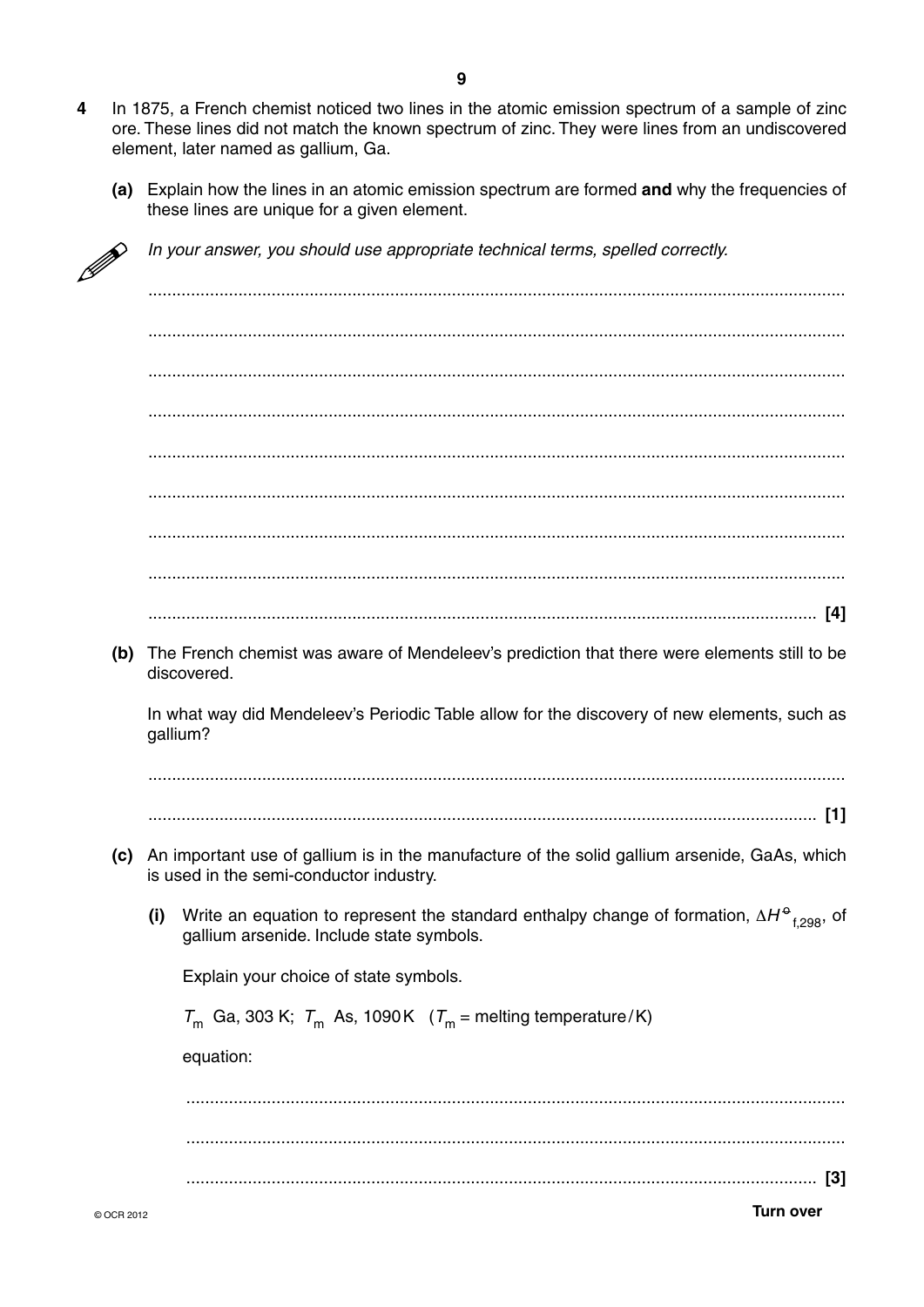**(ii)** It is sometimes impossible to measure an enthalpy change directly. However, an enthalpy change can usually be measured indirectly using an enthalpy cycle based on Hess' law.

Use the enthalpy cycle below to write an equation relating  $\Delta H_1$  to  $\Delta H_2$  and  $\Delta H_3$ .

Use this cycle to explain your understanding of Hess' law.



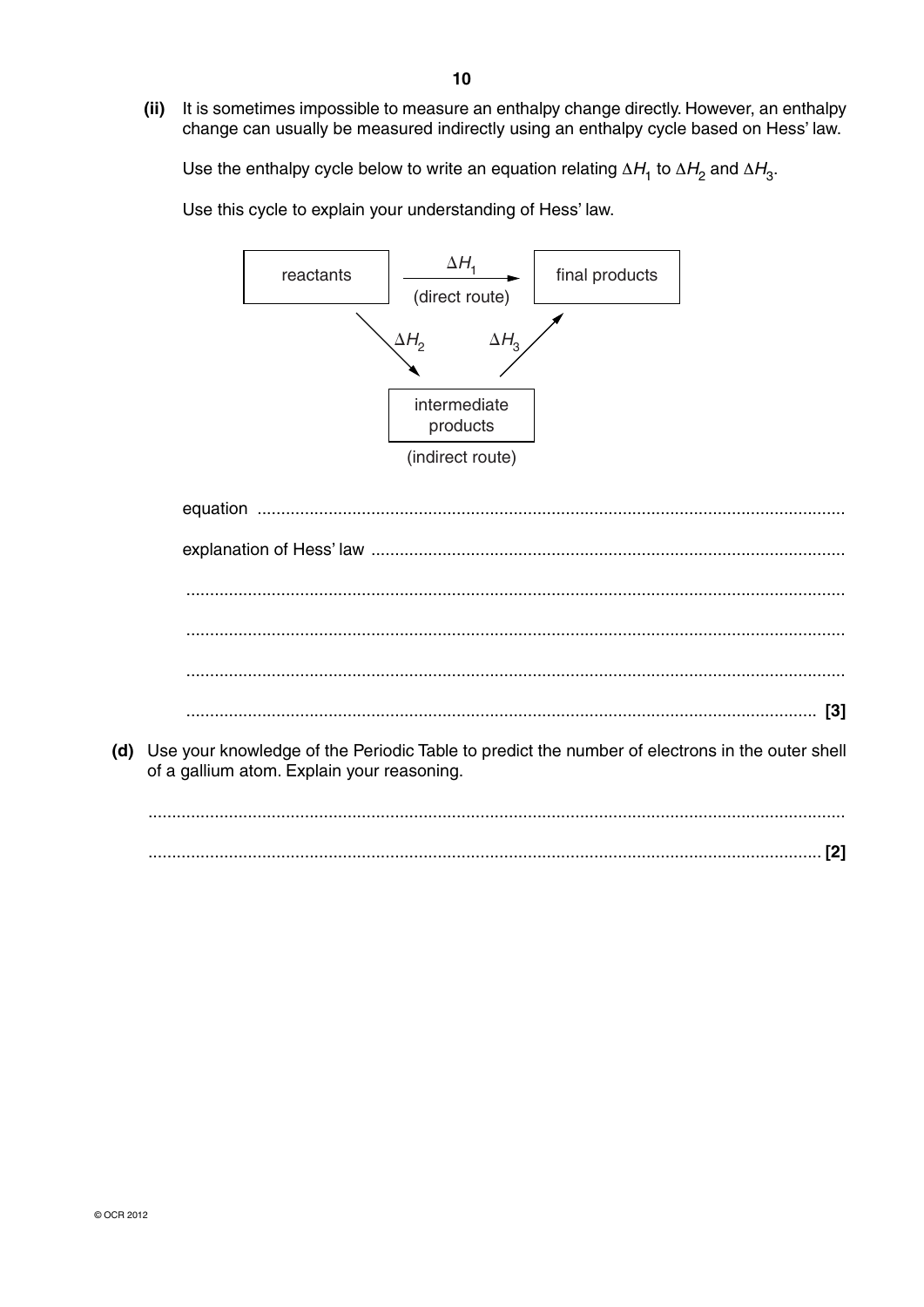**(e)** Gallium has two naturally occurring isotopes: 69Ga and 71Ga.

A chemist determines that the percentage abundances of these isotopes in gallium are:

| <sup>69</sup> Ga | 60.1% |
|------------------|-------|
| $71$ Ga          | 39.9% |

 $(i)$  Calculate the relative atomic mass,  $A_r$ , of gallium.

Give your answer to **three** significant figures.

*A*r = .......................................................... **[2]**

 **(ii)** Complete the table below to show the atomic structures of the two gallium isotopes.

| isotope    | number of<br>protons | number of<br>electrons | number of<br>neutrons |
|------------|----------------------|------------------------|-----------------------|
| $^{69}$ Ga |                      |                        |                       |
| $71$ Ga    |                      |                        |                       |

**[2]**

 **[Total: 17]**

# **END OF QUESTION PAPER**